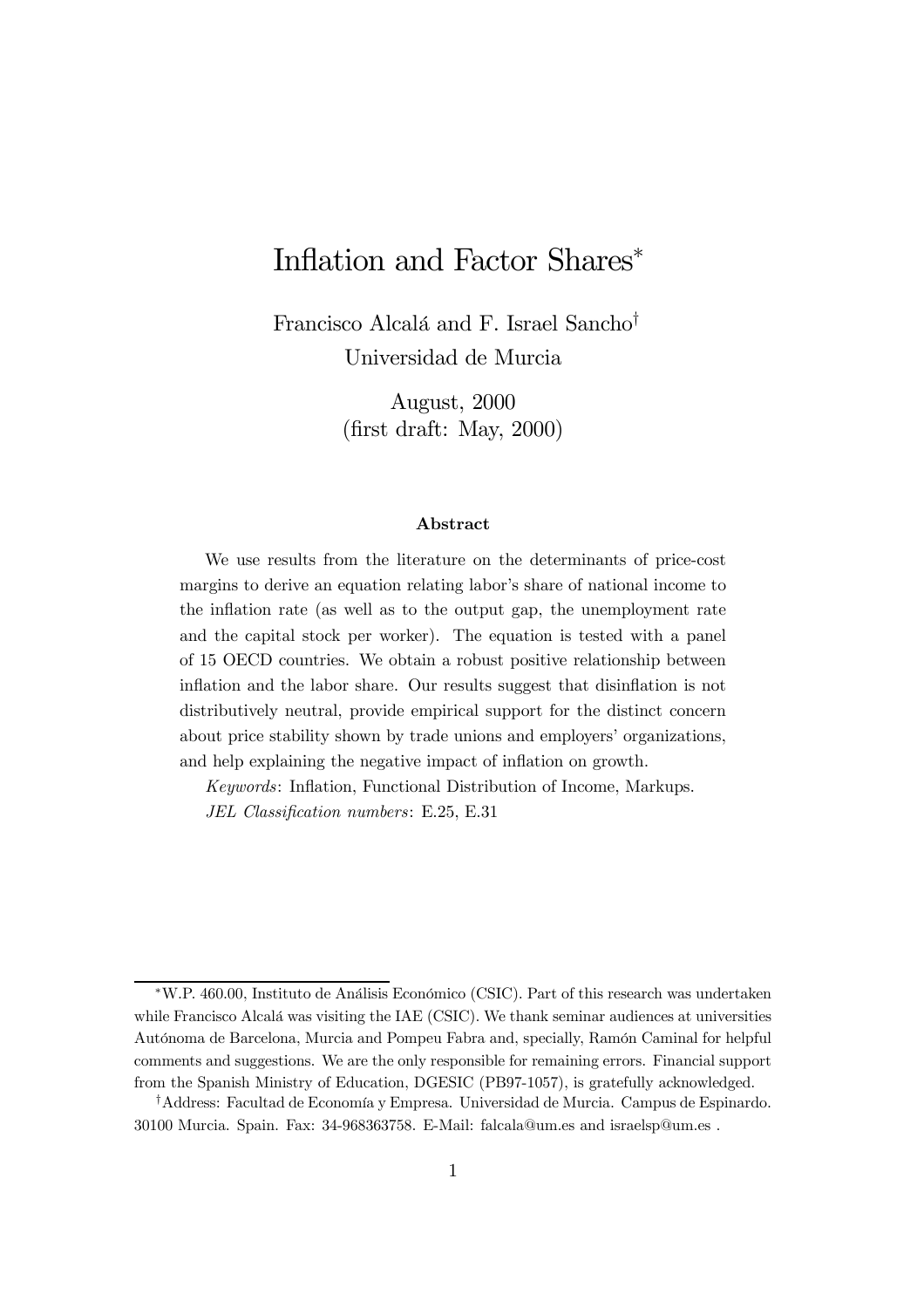### 1 Introduction

Disinflation during the eighties and the nineties has been accompanied by a significant rise in the profit share of national income in most OECD countries (Blanchard, 1997) or, equivalently, by a reduction in the labor share (see Figure 1). This suggests the possibility that disin‡ation -or more generally, changes in the level of inflation- could be non-neutral with respect to the distribution of income. In fact, low-inflation oriented central banks have traditionally been characterized as "conservative". Furthermore, the distinct concern about inflation shown by employers' organizations in comparison to the one exhibited by trade unions can be rationalized only if one assumes that inflation has a different impact on their income. The aim of this paper is to empirically assess the possible effect of inflation on factor shares.

The literature on the distributive impact of inflation has typically focused on personal income inequality. The issue has been investigated by using information on the quintiles distribution of familiar income, or either by means of some measure of income dispersion like the Gini coefficient, and the results have been somehow inconclusive.<sup>1</sup> By contrast, the analysis of the impact of inflation on the functional distribution of income has received almost no academic attention, despite its great importance. Basically, this importance derives from the fact that social agents intervening in the political economy of monetary policy and the fight against inflation -like trade unions and employers' organizations- are mostly defined in terms of their type of income. Hence from a positive political economy point of view, analyzing the impact of inflation on the factor shares is a key issue. On the other hand, the means by which inflation may affect personal income inequality can be due to a large extent to the fact that different types of income are differently affected by inflation, and that the composition of income (between wages, profits, interests and others) is very different across individuals and systematically related to total income. Thus the consequences of inflation upon inequality may largely be the indirect result of the effects of inflation upon factor shares.

In the following we study the determinants of the labor share in a panel of 15 OECD countries with data from 1960 to 1999. Our results indicate that

<sup>&</sup>lt;sup>1</sup>See Blinder and Esaki (1978), Jantti (1994), Sarel (1997) and Bulir (1998). They respectively find that the distributive impact of inflation is weak progressive, significant progressive, non-significant, and regressive.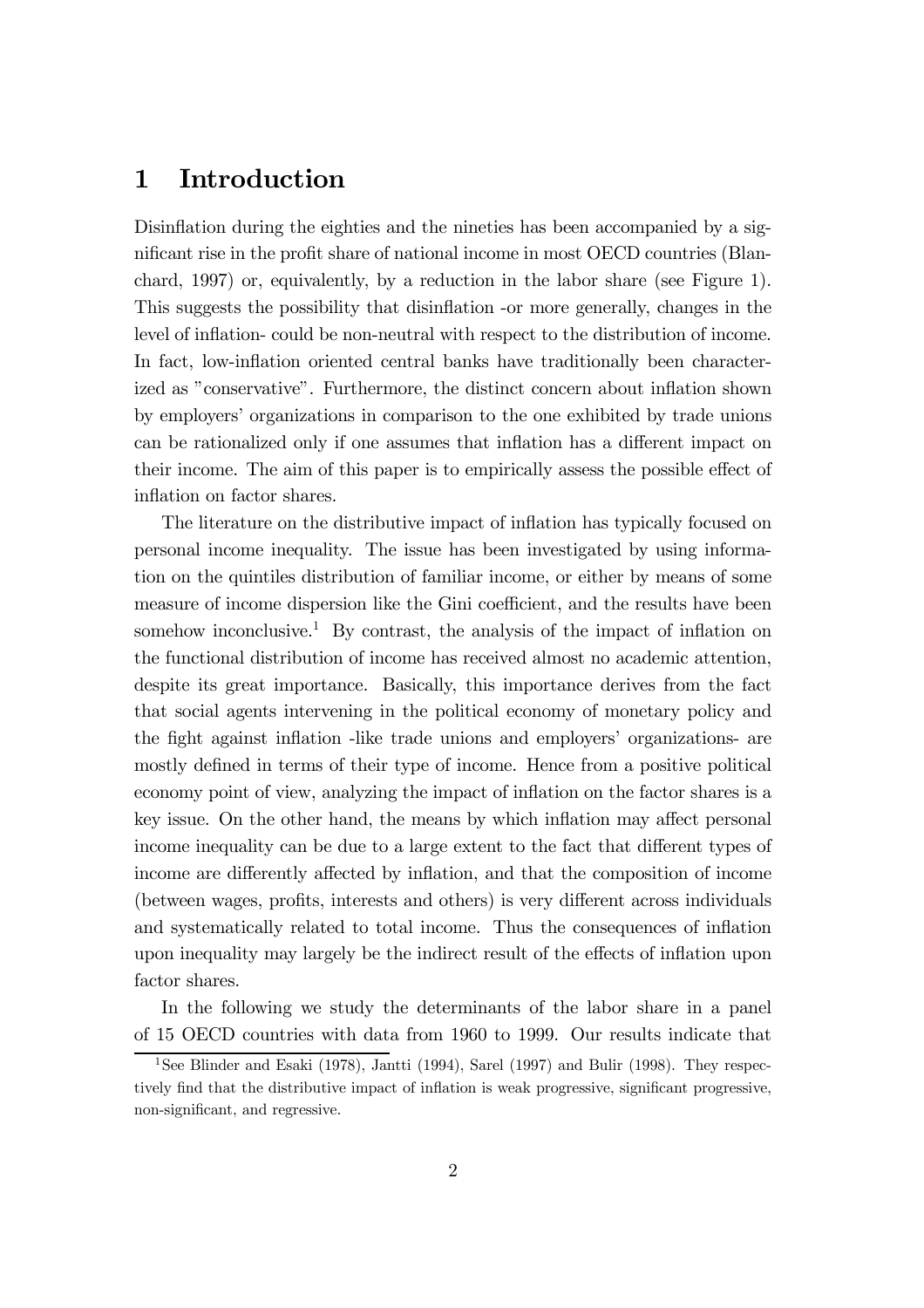inflation is a robust positively signed determinant of the labor share. This positive effect comes up in pooled estimations as well as in almost all country-specific estimations.

This result suggest that the eventual benefits of low inflation are not equally shared by all production factors, at least in the short and medium run. As a consequence, it provides new foundations for the inflationary bias that -according to some macroeconomic models- trade unions may cause, and makes the case for going further than the representative agent model to analyze the overall consequences of monetary policy and disin‡ation. On the other hand, it helps explaining the negative impact of inflation on capital growth. The literature on this topic has pointed at two channels of influence to produce this negative effect: the *efficiency channel* by which inflation would lower total factor productivity; and the *accumulation effect* by which inflation would lower investment, at least temporarily (see Andrés and Hernando,1999, and the references therein). The reduction that inflation operates in the capital share -according to our resultsmay explain this negative effect on investment.

The empirical study is framed into a simple theoretical model that builds to a large extent on the relationship between inflation and market power thoroughly investigated by the staggered pricing literature. In the next section we lay out the arguments. In Section 3 we proceed to the empirical analysis. In the last Section we summarize and offer some concluding comments.

### 2 Theoretical Framework

Let Y be output, L labor,  $k \equiv K/L$  capital per worker, p output price, w nominal wage, and  $\mu$  the markup over marginal costs. We assume a degree-one homogeneous production function, and a monopolistic competition economy implying a markup-over-marginal-costs pricing equation:

$$
Y = L \cdot F(k), \qquad (1)
$$

$$
p = \frac{w}{\partial Y/\partial L} \cdot \mu(.); \tag{2}
$$

From these two equations we obtain

$$
s \equiv \frac{\omega L}{Y} = \frac{1}{\mu(.)} \cdot \Phi(k). \tag{3}
$$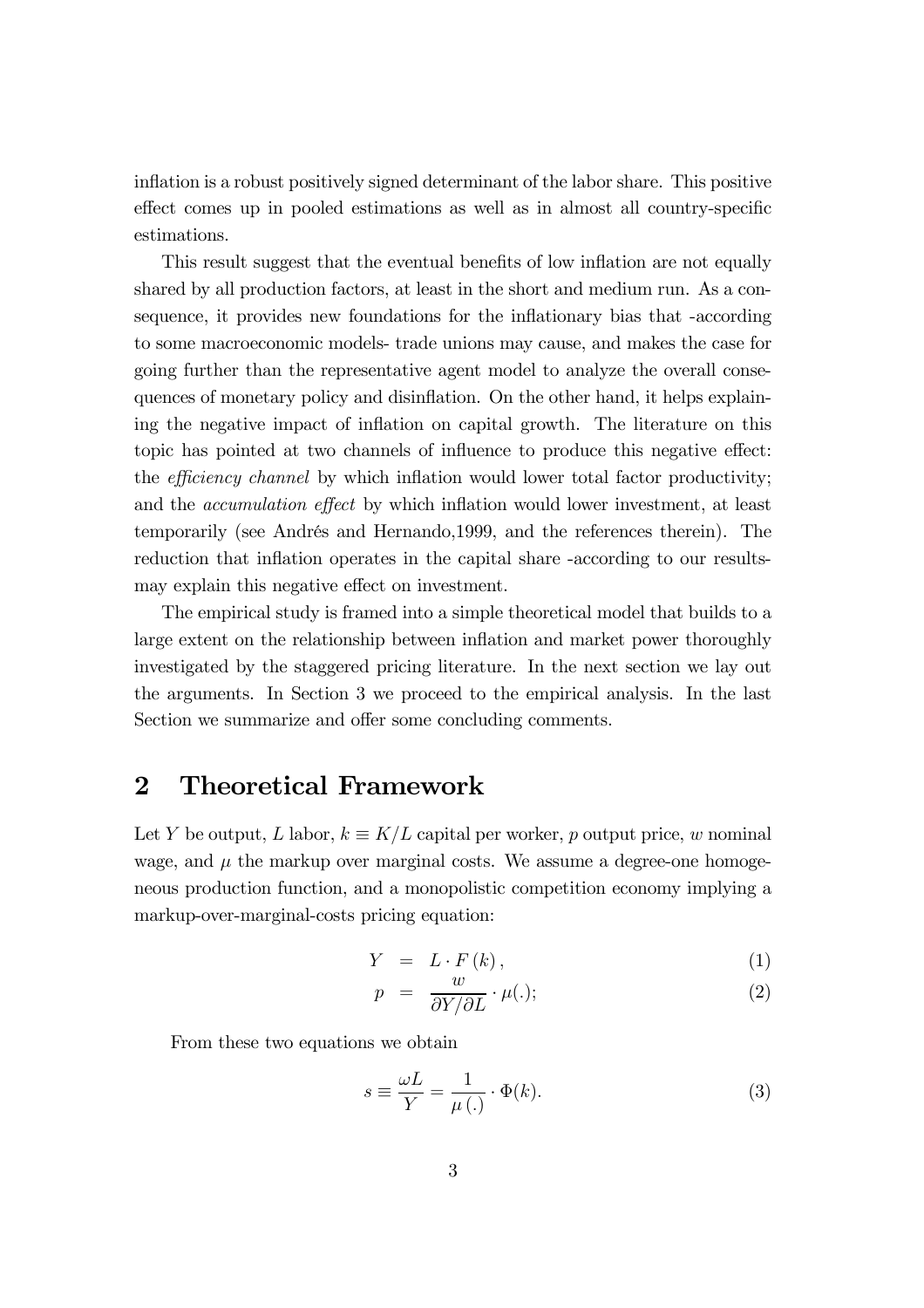where  $\omega$  is real wage  $(\omega = w/p)$ , and  $\Phi(k) \equiv 1 - k [F'(k)/F(k)]$ . Hence, together with technology, variables affecting firms' margins determine the relative distribution of net output between capital and labor.<sup>2</sup>

The literature on price determination shows that markups may depend on a series of factors like industry concentration, collusion, demand elasticity, and potential entry. Most changes on these variables are likely to show a uncorrelated idiosyncratic profile across industries. Nonetheless, they may simultaneously be affected by the business cycle. Hence from the macroeconomic perspective, the business cycle is a potentially important determinant of average margins, though their overall cyclical behavior is still under discussion (see Rotemberg and Woodford, 1999). Furthermore, to the extent that agreements between unions and employers are efficient -i.e., they simultaneously set both wages and employmentmarkups also depend on unions' bargaining power and the elasticity of substitution between wage and employment in unions' preferences (Dowrick, 1990; see also Kalecki, 1954). Since higher unemployment is likely to decrease both union's bargaining power and the substitutability of employment by wages, it may also constitute a significant macroeconomic determinant of markups. In particular, we may expect a positive relationship between markups and the unemployment rate.<sup>3</sup>

Besides those variables usually considered as determinants of margins, we are most interested in the series of arguments suggesting that inflation may affect markups and real profits. First, fixed costs of price adjustments imply that staggered pricing following  $(S, s)$  rules are optimal; where S and s are relative prices of output with respect to marginal costs (Sheshinsky and Weiss, 1977 and 1983). With higher steady inflation, both limits  $S$  and  $s$  tend to increase. In the case of monopolistic firms, this will result in higher or in lower average markups depending on the form of the profit and demand functions, and the discounting rate (Konieczny, 1990, and Benabou and Konieczny, 1994).

Second, with more than one firm, steady inflation will tend to increase com-

<sup>&</sup>lt;sup>2</sup>Kalecki (1938) and (1954) was probably the first to propose a theory of the aggregate income distribution hinging on the determinants of firms' market power.

<sup>&</sup>lt;sup>3</sup>The relevant unemployment rate for markups at time  $t$  is likely to be the one corresponding to time  $t - 1$ , since wages are usually negotiated one period in advance. The same would occur if the relevant unemployment rate is the one expected for the next period, but adaptive expectations are used. In any case, due to the strong inertia shown by the unemployment rate in all countries, our empirical results are almost identical whatever we use lagged or contemporaneous unemployment rates.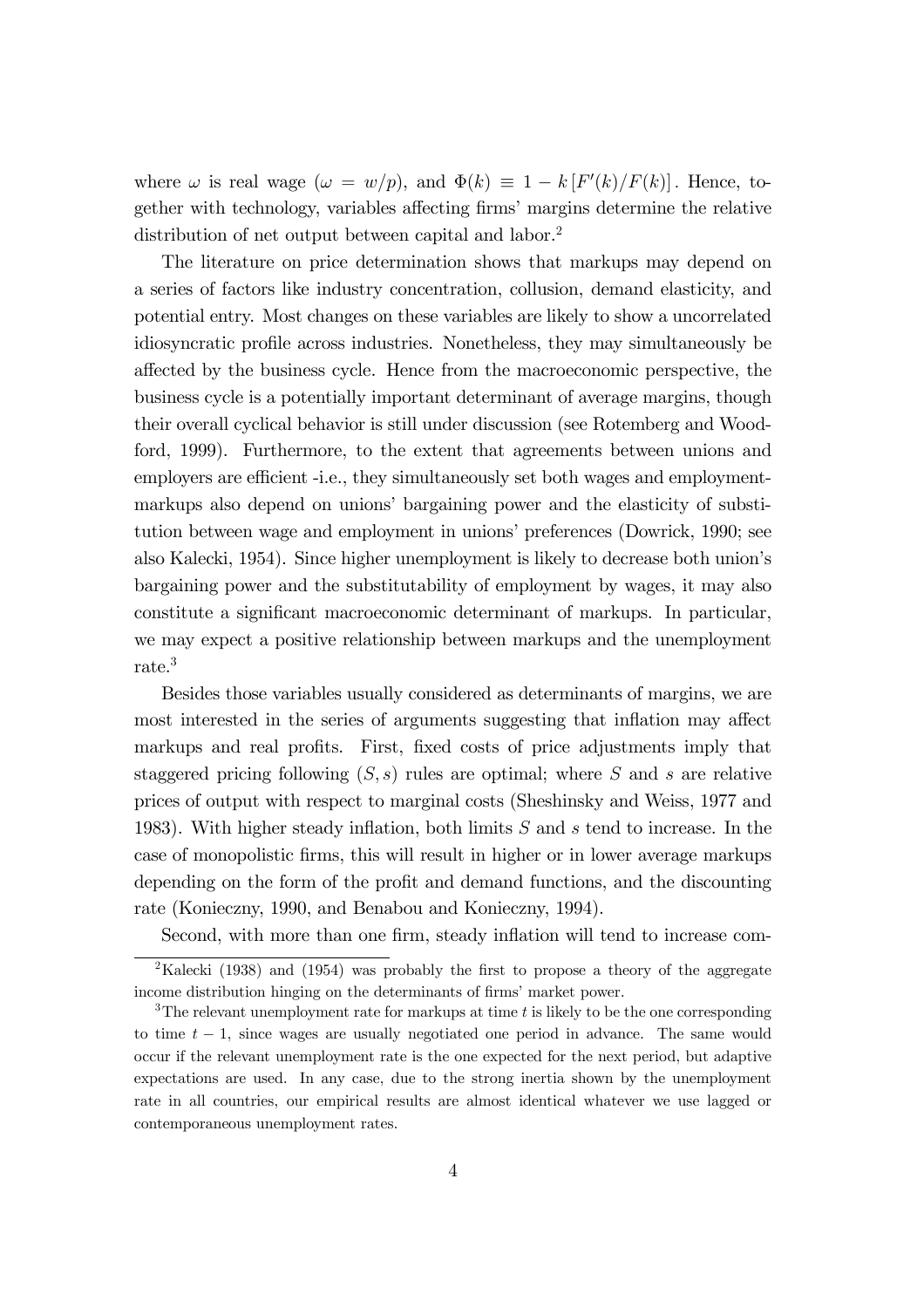petition. The higher the inflation rate, the wider will be the  $S$ -s spread. Hence, with uncoordinated price increases, higher inflation gives rise to a wider price dispersion that offers room for more intense consumer search. This in turn creates incentives for more competition that tends to lower down margins over marginal costs. Moreover, markups in the lower segments of every firm  $S$ -s cycle receive higher weights -in terms of sales- when computing average margins (Benabou, 1988 and 1992a).<sup>4</sup> At the empirical level, Benabou (1992b) obtained evidence of a negative relationship between markups and the level of in‡ation, as well as on the non-significance of inflation uncertainty, using data from the USA retail trade sector.

Furthermore, some other elements can add to a negative effect of inflation upon profits per unit of output. First to the extent that markup pricing by firms is not always applied on replacement or expected costs, but on historical costs,<sup>5</sup> inflation reduces firms' capitalization and real profits. Second, higher inflation rises several costs such as the menu ones. Though these cost increases could reduce the marginal productivity of labor -and therefore, real wages- in the same proportion as profits, so that factor shares would be unaltered, inasmuch as they take the form of higher fixed costs they will tend reduce profits relatively to wages (at least in the short and medium run). Third, sluggish price adjustment due to menu costs implies a higher average distance with respect to the optimal price, thus reducing profits. And finally, the non-neutralities with respect to inflation built in most countries' tax systems biases capital allocation towards less profitable, but fiscally less exposed, investments.

According to all these arguments we consider the following equation on the markup determinants:

$$
\mu = \mu \left( \pi, y, u_{-\tau} \right); \tag{4}
$$

<sup>&</sup>lt;sup>4</sup>In opposition to this result, it has been argued that inflation variability may reduce the value of information that is obtained by search, therefore reducing it and increasing firms' market power (see, for instance, Tommasi, 1994). Thus, to the extent that higher inflation tends to imply higher uncertainty about the price level, there would be a countervailing force against the negative relationship between in‡ation and margins. Nonetheless, Benabou and Gertner (1993) show that the sign of this uncertainty effect is ambiguous, and that it depends on the possibility of acquiring more information.

<sup>&</sup>lt;sup>5</sup>Valuation of inputs on a historical basis has been the only method legally admitted in many countries in order to fulfill legal accounting obligations, and to compute costs and profits. Some portion of firms may then be induced to use this misleading information on costs to set prices.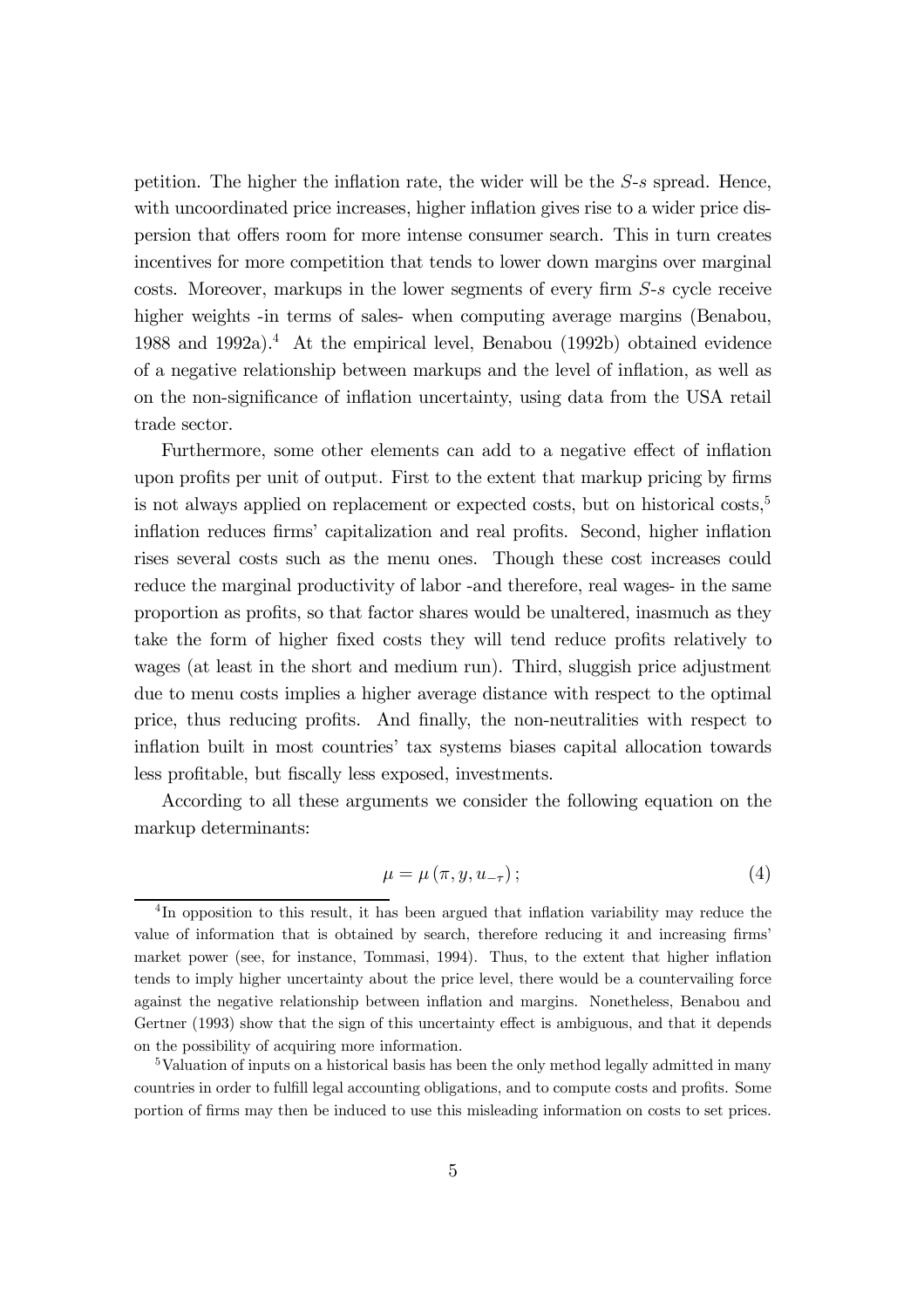where  $\pi$  is the inflation rate, y is the output gap, and  $u_{-\tau}$  is ( $\tau$ ) lagged unemployment. Thus (3) can be rewritten as:

$$
s = \frac{1}{\mu\left(\pi, y, u_{-\tau}\right)} \cdot \Phi(k) \tag{5}
$$

Now, log-linearizing this equation we have:

$$
\ln s = \gamma_0 + \gamma_1 \ln \pi + \gamma_2 \ln y + \gamma_3 \ln u_{-\tau} + \gamma_4 \ln k \tag{6}
$$

Our previous discussion imply a likely positive sign for the impact of in‡ation on the labor share, and a negative sign for the elasticity on unemployment. On the other hand, the literature on the cyclical behavior of markups does not provide definitive results for  $\gamma_2$ . Though the usual correlation obtained between contemporaneous output gap and the labor share has been negative (see Rotemberg and Woodford, 1999, and the references therein). Finally there are no theoretical restrictions on the sign of the derivative of  $\Phi(k)$ , and therefore on  $\gamma_4$ .

A side comment on the likely (very) long run effects of inflation may be convenient. Inasmuch as  $\partial \mu / \partial \pi$  is negative, higher inflation will tend to bring about lower profits. In the case of monopolistic competition industries with no barriers to entry -i.e., with no monopoly power in the long run- an average inflation higher than the expected at the time of carrying out fixed investments may give rise to persistent losses and, therefore, to a reduction in the long run number of firms. The smaller number of firms may in turn induce less consumer search (Diamond, 1993) and may sustain in the long run an equilibrium with higher markups. This, together with the reduction in the inefficiencies resulting from monopolistic competition with increasing returns to scale (Benabou, 1987 and 1993) may -at least, to some extent- offset the initial rise in the labor share caused by inflation. Hence the impact on the labor share of a permanent increase in the average level of inflation, may lower in the long run. This would be consistent with the negative effect of in‡ation on investment and growth being only temporary, as suggested by the inflation-and-growth literature. Symmetrically, the rise in profits prompted by disinflation may last for a fairly long time but may be not permanent, since it would likely be followed by an increase in industries' capacity which would eventually work against the markup increase. This hypothesis could deserve some specific empirical work in the future.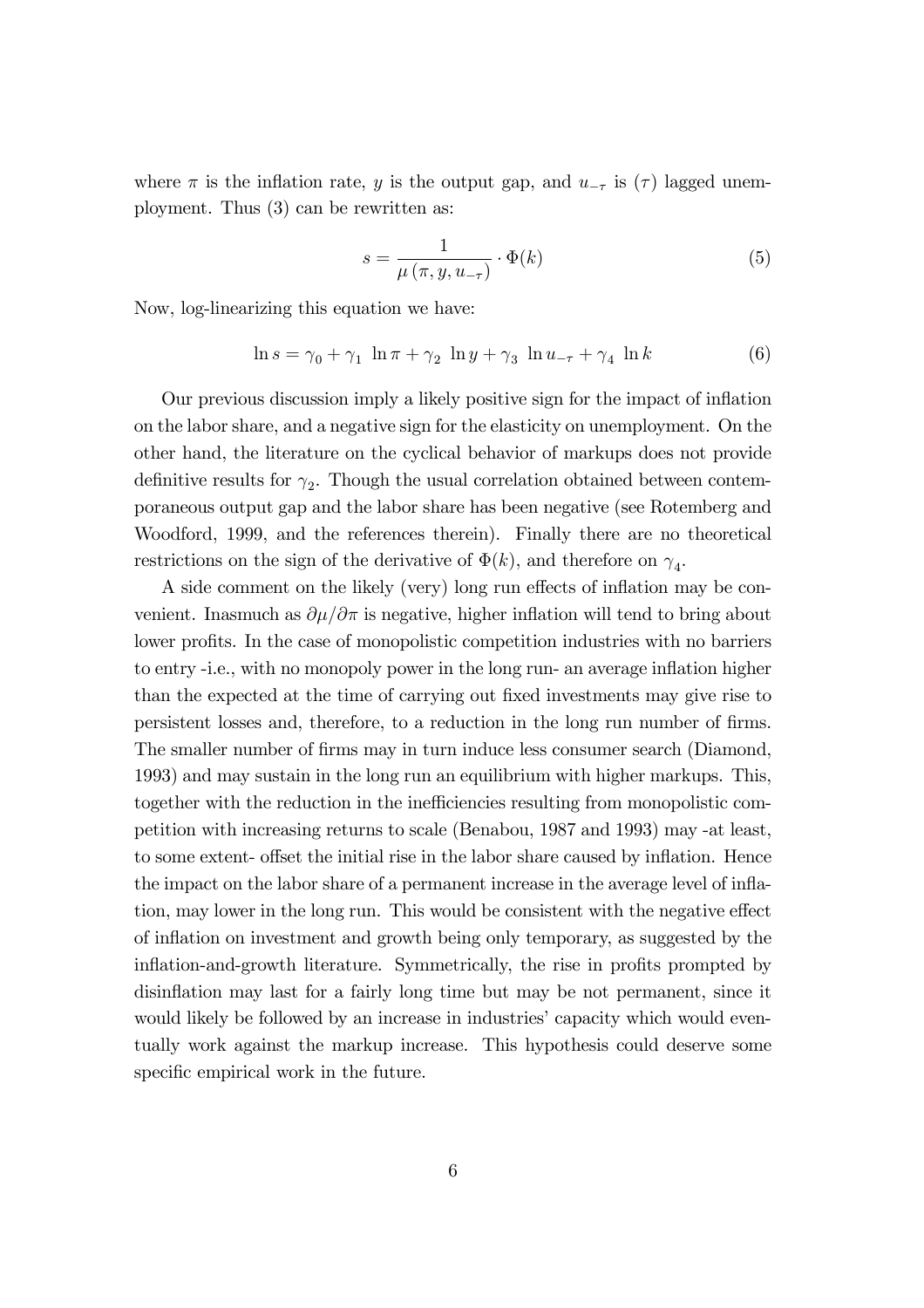# 3 Empirical Analysis

The labor share was computed in two different ways. The first series was obtained as the ratio of employees' compensation in the business sector to the value added in the business sector at factor prices. In the second choice we added to the employees' compensation, the labor income imputed to the self-employed individuals, obtained by multiplying their number by the average wage in the business sector. Both series give rise to very similar estimations. The results we report correspond to the first definition of the labor share. Inflation is computed using the Consumer Price Index; i.e.,  $1 + \pi_{it} \equiv CPI_{it}/CPI_{it-1}$ . The output gap  $y_{it}$  is defined as  $Y_{it}/Y_{it}$ , where  $Y_{it}$  is country i's total output at time t and  $Y_{it}$  is Hodrick-Prescott detrended output (with the usual smoothing parameter).

The main data source is the OECD Economic Outlook data diskette. CPI data are from the Main Economic Indicators. The capital stock is from De la Fuente and Doménech (2000) which is obtained from the OECD data on investment, enlarged from below by using other complementary sources, and correcting for differences in PPP. Oil prices -which are used only as an instrument- are from IMF Financial Statistics.

We carried out two blocks of estimations. In the first block we pool the 15 OECD countries for which we have an almost complete time series during the period  $1960-99$ ,<sup>6</sup>. In the second block we perform country-specific estimates of the same equation to check the robustness of our results.

#### 3.1 Pooled Estimations

As noted by Judson and Owen (1996), the fixed effects model is generally more appropriate than the random effects model for many macro dataset. There are two reasons. First, the individual effects are likely to be correlated with the other regressors whenever they are substituting for omitted variables. And second, the selected group of countries considered in this paper -as usually occurs- is far from being a random sample of countries. From  $(6)$ , the fixed effects model to be

 $6$ We limited our study to those OECD countries for which we had at least a 25 years complete time series set. This left us with 16 countries. From these we excluded Norway since many economic variables -such as the labor share- have a very idiosyncratic path due to the very erratic value of the oil and natural gas production which accounts up to the 20% of the business sector output in some years.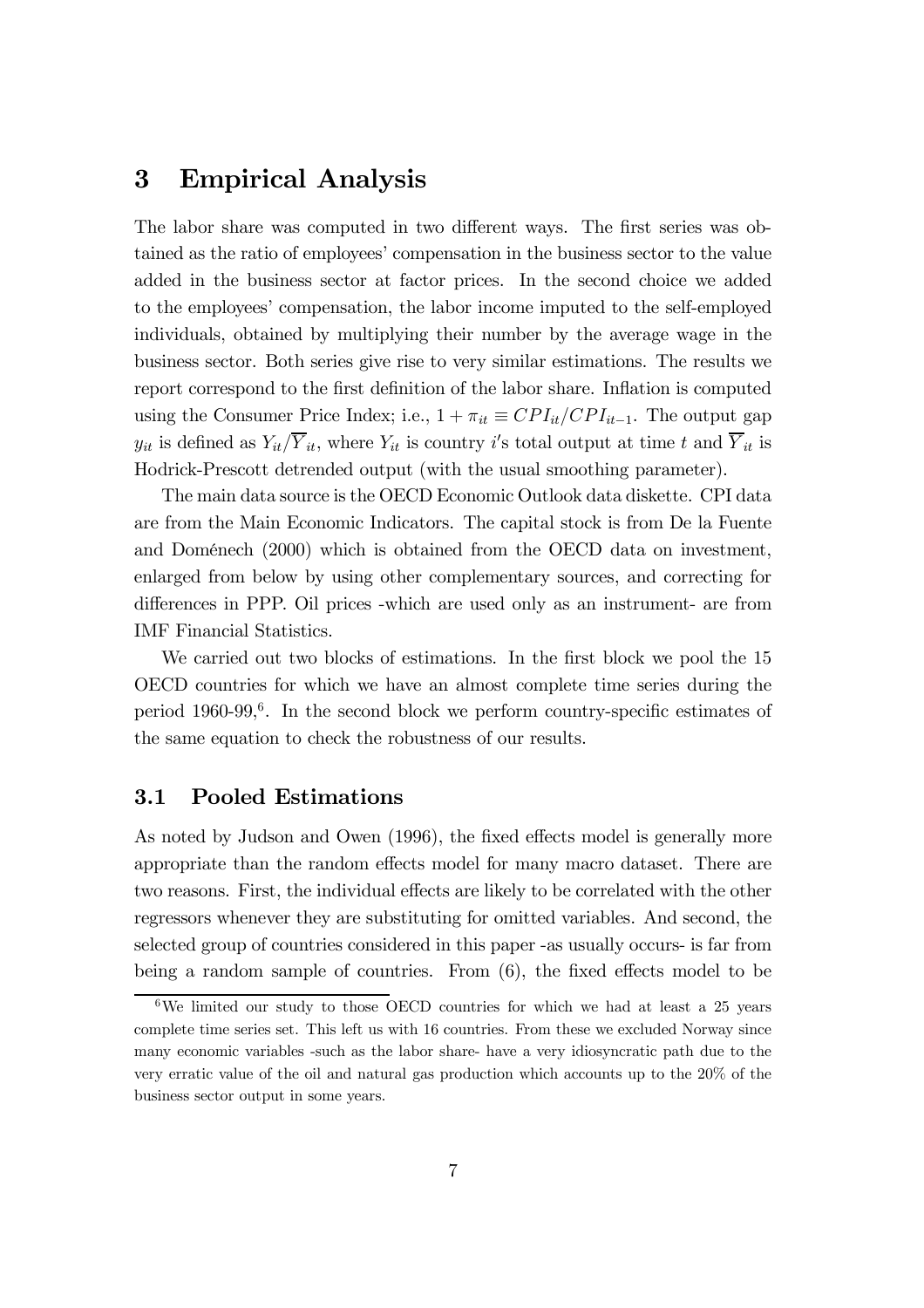estimated is:

$$
\ln s_{it} = \gamma_{0i} + \gamma_1 \ln (1 + \pi_{it}) + \gamma_2 \ln u_{it-1} + \gamma_3 \ln y_{it} + \gamma_4 \ln k_{it} + \varepsilon_{it}
$$
 (7)

where  $\gamma_{0i}$  is country *i*'s fixed-effect, and  $\varepsilon_{it}$  is the random disturbance.

In Table I we report the results for equation  $(7)$  estimations with different methods. The first column correspond to the Least Squares Dummy Variable estimator (LSDV). These estimations are obtained under the assumption that errors are contemporaneously uncorrelated and cross-section -as well as timeseries- homoskedastic. The second column correspond to the results obtained with the Seemingly Unrelated Equations estimator (SUR); i.e., assuming that residuals are both cross-section heteroskedastic and contemporaneously correlated. As it can be observed, all the explanatory variables are statistically very significant in both estimations, and have the expected signs whenever we had any hypothesis at all (i.e., for all variables except  $k$ ). Moreover, coefficient estimates are fairly similar for the two methods. To get a grasp on the quantitative importance of the positive effect of inflation, note that with an estimated coefficient of 0.71 and a labor share of about  $65\%$  of the national income, going from an average inflation of 5% to an average inflation of 2% would reduce the labor share in about  $1.3$ percent points.

Simultaneous determination of the explained variable and regressors could cause some endogeneity problems to our estimations. In order to evaluate the quantitative effect of this potential problem we carry out two GMM estimations with different sets of instruments. In principle, the use of instrumental variables can deal with the endogeneity problem, Although the GMM is sometimes subject to skepticism since in practice it is difficult to find appropriate instruments, these estimations may provide an additional test on the robustness of our results.

Taking the first difference of (7) to eliminate  $\gamma_{0i}$ , we have

$$
\Delta \ln s_{it} = \gamma_1 \Delta \ln \left( 1 + \pi_{it} \right) + \gamma_2 \Delta \ln u_{it-1} + \gamma_3 \Delta \ln y_{it} + \gamma_4 \Delta \ln k_{it} + \Delta \varepsilon_{it} \tag{8}
$$

The natural instruments are lags of regressors. Assuming that  $\varepsilon_{it}$  is serially uncorrelated, lags of regressors dated  $t-2$  and earlier are valid instruments (except for the output gap since, by construction, the Hodrick-Prescott filter implies that we should use an unreasonable number of lags to avoid any correlation between errors and instruments). We use two different sets of predetermined instruments:  $IV<sub>1</sub>$  and  $IV<sub>2</sub>$ . The set  $IV<sub>1</sub>$  includes two-periods lagged unemployment growth rate,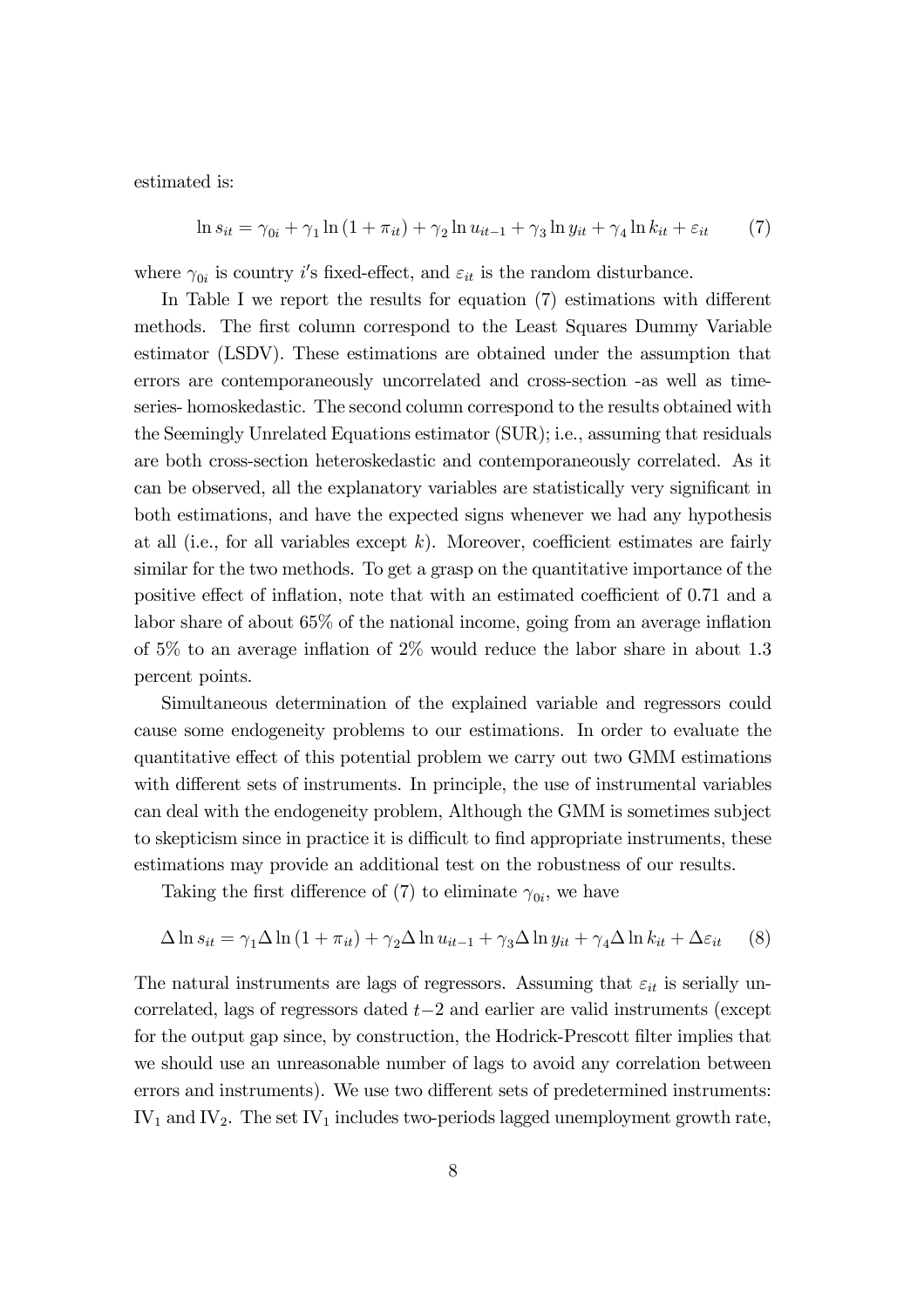inflation rate, capital-labor ratio, and GDP growth rate, as well as the growth rate of the oil nominal price lagged two and three periods.  $IV<sub>2</sub>$  includes twoperiods lags of the level as well as of the first difference of the unemployment rate, the inflation rate and the capital-labor ratio; and also the nominal price of oil lagged two and three periods.7 Results are reported in the third and fourth columns of Table 1. As it can be observed, signs and statistical significance for the inflation and the output gap are the same; and the quantitative values of their coefficients change only slightly. The signs of the two other variables are also the same, but the unemployment rate becomes not significant with the second set of instruments; and the capital-labor ratio is not significant with either of the instrument sets.

The differences between the GMM results and those previously obtained by the SUR method can be statistically compared by means of the Hausman-Wu test. The null hypothesis is that the regressors in equation (7) are exogenous. Probabilities for this test are 0.097 and 0.098 for  $IV_1$  and  $IV_2$ , respectively. Hence we do not reject the null hypothesis in any of the two cases. Therefore, the potential endogeneity problem does not seem to cause any significant bias in the coefficient estimates using the SUR method.

In order to check for the robustness of the effect of inflation under different specifications, we also performed estimations alternatively eliminating the rest of explanatory variables. Results are reported in Table 2. As it can be observed, inflation was always found to be positive and very significant, and the coefficients obtained were quite similar to those in Table 1. Hence the estimated impact of inflation does not seem to depend on the choice of any particular set of additional explanatory variables.

### 3.2 Country-Specific Estimations

Figure 1 suggests that the inflation rate, besides being a significant variable in pooled estimates of the labor share, can also be an important factor explaining the evolution of the labor share in every of most OECD countries. We now estimate equation (6) for each country, yet allowing in the estimation procedure for the error terms to be heteroskedastic and contemporaneously correlated between

<sup>7</sup>These two sets of instruments work statistically well since we do not reject the overidentifying restrictions in either case. The p-values for the Sargan test are, respectively, 0.07 and 0.14.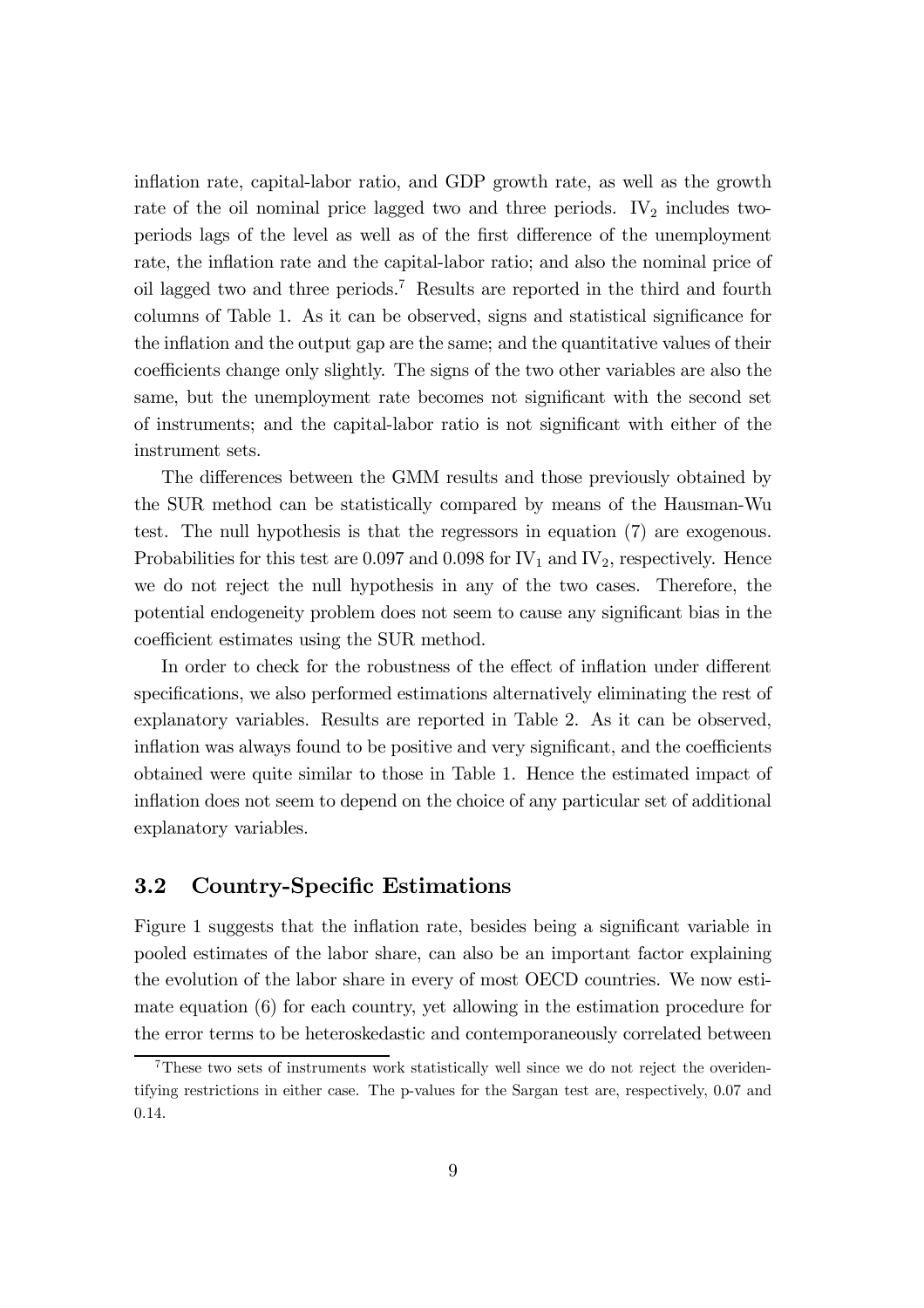countries (i.e., we use the SUR estimation method). In this way we take account of the common shocks to all countries -as the oil ones- that occurred during the period encompassed by our data. The equation to be estimated is:

$$
\ln s_{it} = \gamma_{0i} + \gamma_{1i} \ln (1 + \pi_{it}) + \gamma_{2i} \ln u_{it-1} + \gamma_{3i} \ln y_{it} + \gamma_{4i} \ln k_{it} + \varepsilon_{it}.
$$
 (9)

Figure 2 suggests that equation  $(9)$  offers a fairly good approximation to the evolution of the labor share between 1960 and 1999 for most countries in our sample. Numerical results are reported in Table 3. As this table shows, inflation has a positive significant effect on the labor share in all countries, with the only exception of Austria and Denmark where inflation does not have a statistically significant impact.

Results for the rest of variables are less uniform. The output gap has a negative statistically significant coefficient in eight countries, and it is not a statistically significant variable in the remaining seven countries. The unemployment rate has a significant negative sign in ten countries. On the other hand, it is not significant in three countries, and shows a positive significant sign in two cases. Finally, the effect of the capital-labor ratio on the labor share differs across countries.

# 4 Concluding Comments

Our results show a robust positive relationship between the level of in‡ation and the labor share. This relationship comes up in the pooled estimations, as well as in almost all country-specific estimations. Furthermore, our results confirm the negative relationship between the labor share and contemporaneous output gap usually found in the literature, and point -in pooled estimations and in most individual cases- to a significant negative relationship between the labor share and unemployment.

It may be hypothesized, however, that the positive impact of inflation on the labor share could lessen in the very long run. Inasmuch as inflation lowers margins and increases fixed costs, changes in the long run average level of inflation may bring about long run changes in the structure of some industries. These changes may help recovering to some extent the initial markups, and reducing the effects of in‡ation on the labor share. Whatever is the case, since changes in industries structure may take a fairly long time, any reasonable rate of time preference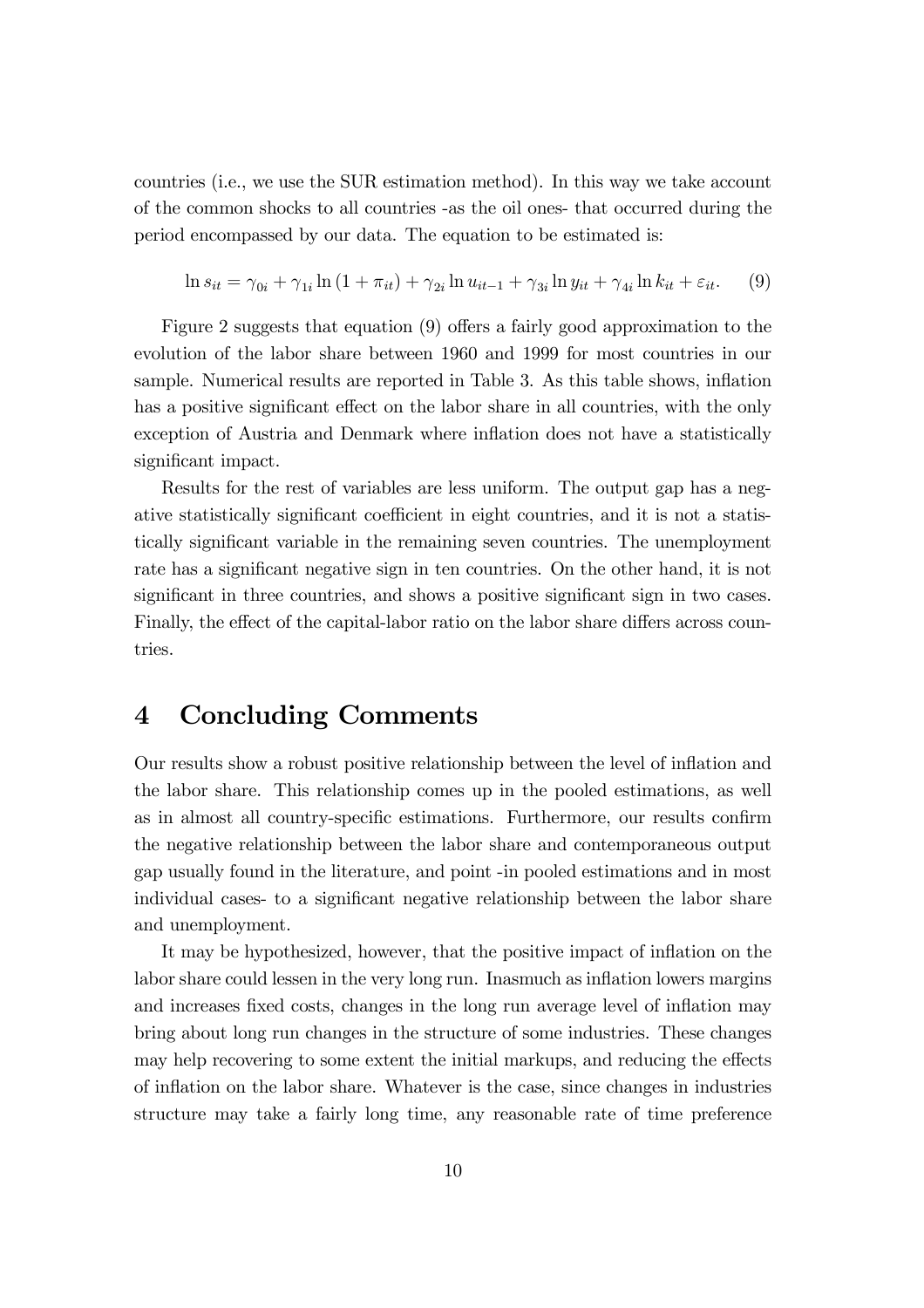would likely bring about a significant present value of the distributive impact of inflation.

The implications of these results for the political economy of monetary policy seem to be considerable, since they provide empirical support for the distinct concern shown by trade unions and different political parties with regard to price stability. They suggest that the fight against inflation, though likely beneficial for aggregate output and growth, may involve more controversial issues -at least in the short and medium run- than usually considered. This is rather unfortunate since the role of economists as political advisers becomes more embarrassing when economic policies are likely to have distributive effects, than when it is possible to offer free lunch policies providing Pareto improvements. On the other hand, these results help explaining the negative effect that inflation seems to have on investment and growth.

# References

- [1] Andrés, Javier and Ignacio Hernando (1999): "Does In‡ation Harm Economic Growth? Evidence for the OCDE", in The Costs and Benefits of Price Stability, Martin Feldstein (ed.). University of Chicago Press.
- [2] Benabou, Roland (1988): "Search, Price Setting and Inflation" Review of Economic Studies, 55, 353-76.
- [3] Benabou, Roland (1992a): "Inflation and Efficiency in Search Markets" Review of Economic Studies, 59, 299-329.
- [4] Benabou, Roland (1992b) "Inflation and Markups: Theories and Evidence from the Retail Trade Sector", European Economic Review, 36, 566-74.
- [5] Benabou, Roland and Gertner, Robert (1993): "Search with Learning from Prices: Does Increased Inflationary Uncertainty Lead to Higher Markups?", Review of Economic Studies, 60, 69-94.
- [6] Benabou, Roland and Konieczny, Jerzy (1994) : "On In‡ation and Output with Costly Price Changes: A Simple Unifying Result", American Economic Review, 84, 290-97.
- [7] Blanchard, Olivier J. (1997): "The Medium Run", Brookings Papers on Economic Activity, (2), 89-158.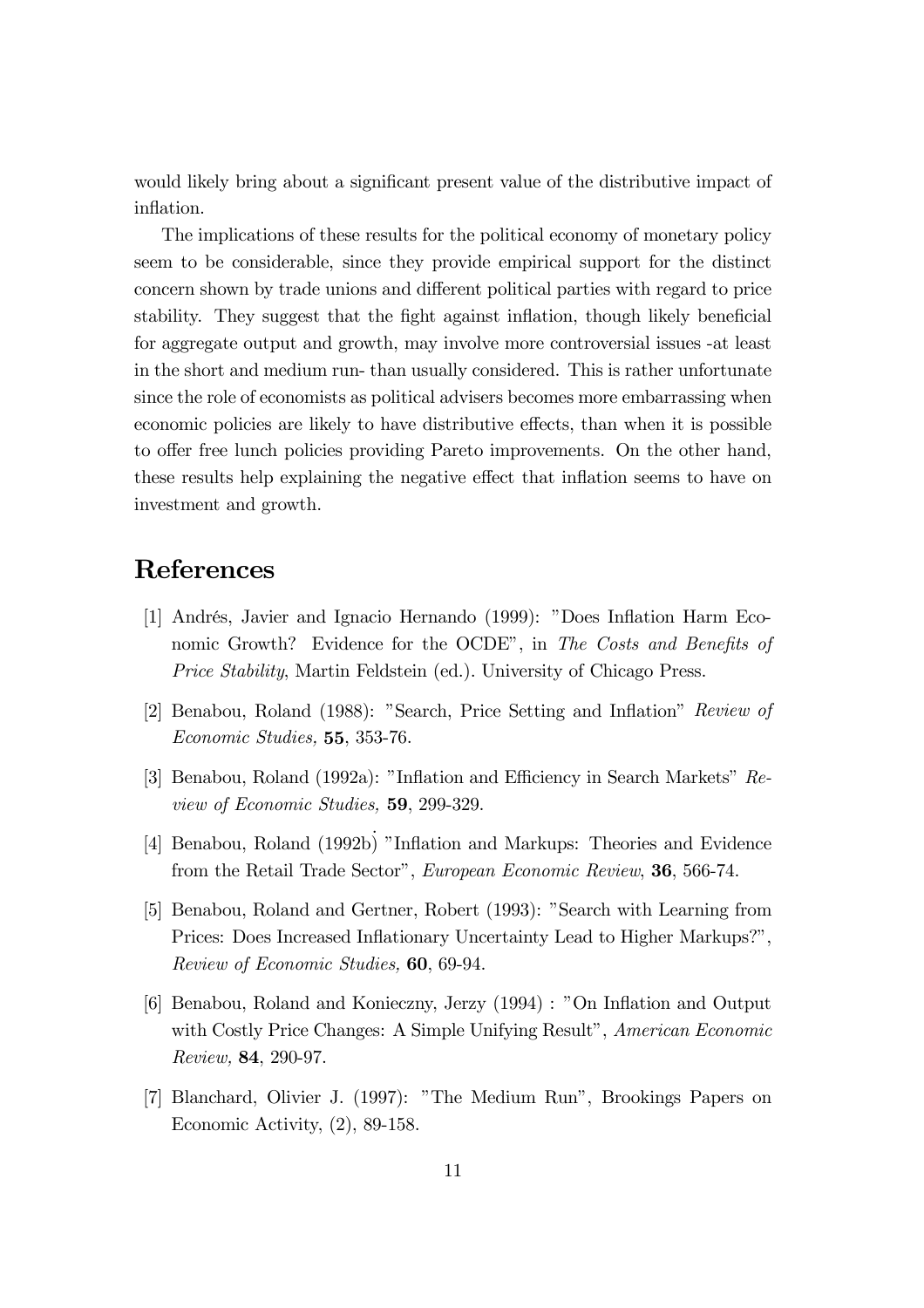- [8] Blinder, Alan S. and Howard Y. Esaki (1978): "Macroeconomic Activity and Income Distribution in the Postwar United States", Review of Economics and Statistics, 60, 604-609.
- [9] Bulir, Ales (1998): "Income Inequality: Does In‡ation Matter?", International Monetary Fund Working Paper 98/7.
- [10] Diamond, Peter (1993): "Search, Sticky Prices and In‡ation", Review of Economic Studies, 60, 53-68.
- [11] Dowrick, Steve (1990): "Wage Pressure, Bargaining and Price-Cost Margins in UK Manufacturing", Journal-of-Industrial-Economics, 38, 239-67.
- [12] Fuente, Angel de la, and Rafael Doménech (2000): "Human Capital In Growth Regressions: How Much Difference Does Data Quality Make?", CEPR DP 2466.
- [13] Jantti, Markus (1994): "A More Efficient Estimate of the Effects of Macroeconomic Activity on the Distribution of Income", Review of Economics and Statistics, 76, 372-78.
- [14] Judson, Ruth A. and Owen, Ann L. (1996): "Estimating Dynamic Panel Data Models: A Practical Guide for Macroeconomists", Federal Reserve Board of Governors, Washington, working paper 1997-3.
- [15] Kalecki, Michael (1938): "The Determinants of the Distribution of National Income", Econometrica, 6, 97-112.
- [16] Kalecki, Michael (1954): Theory of Economic Dynamics, George Allen and Unwin, London.
- [17] Konieczny, Jerzy D.(1990): "Inflation, Output and Labour Productivity when Prices are Changed Infrequently", *Economica*, **57**, 201-218.
- [18] Rotemberg, Julio J. and Michael Woodford (1999): "The Cyclical Behavior of Prices and Costs", in J.B. Taylor and M. Woodford, Handbook of Macroeconomics. Volume I, chapter 16, North Holland-Elsevier Science, Amsterdam.
- [19] Sarel, Michael (1997): "How Macroeconomic Factors A¤ect Income Distribution. The Cross-Country Evidence", IMF Working Papers 97/152.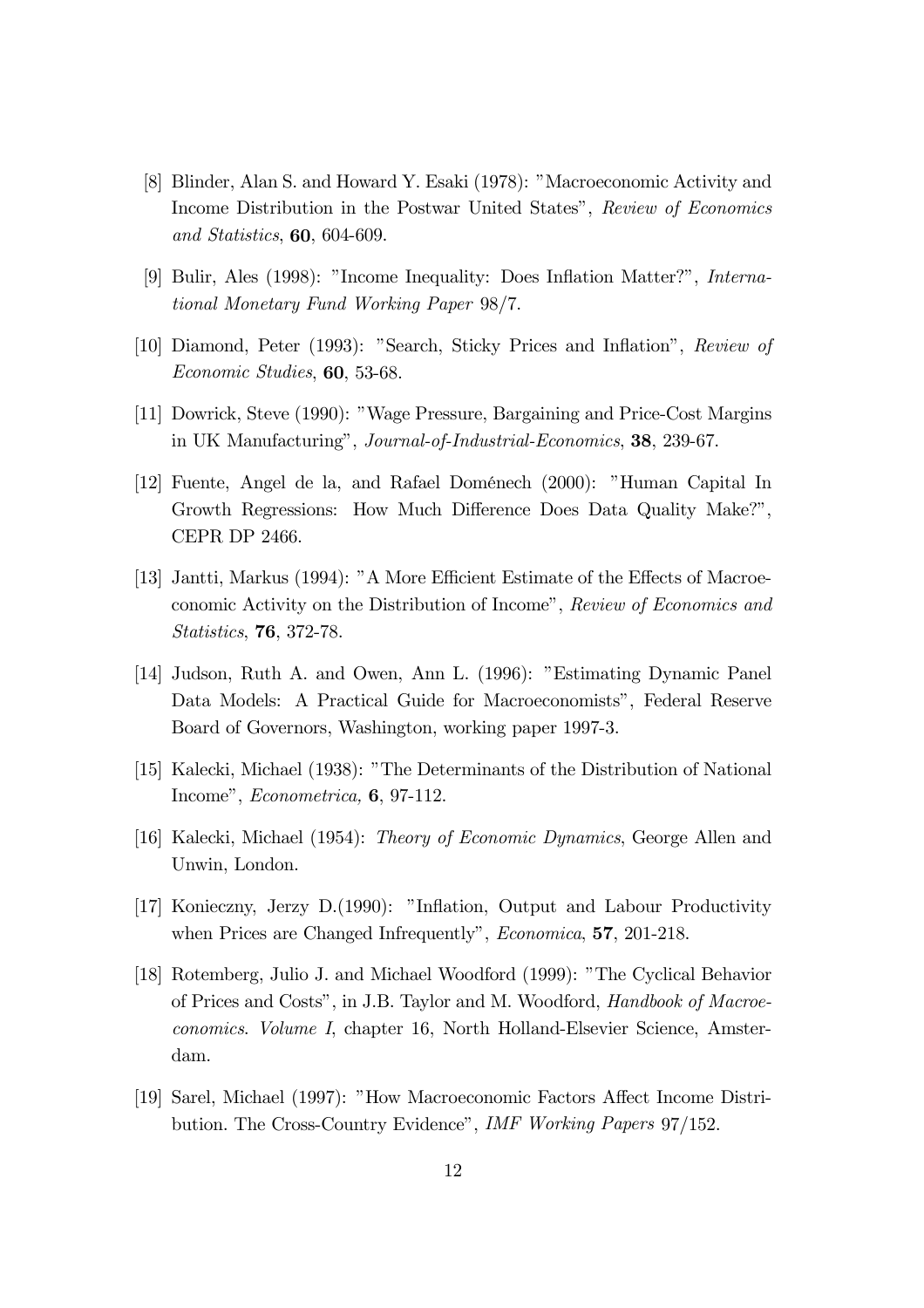- [20] Sheshinsky, Eytan and Yoram Weiss (1977): "Inflation and Cost of Price Adjustment", Review of Economic Studies, 44, 287-303.
- [21] Sheshinsky Eytan and Yoram Weiss (1983): "Optimum Price Policy under Stochastic Inflation", Review of Economic Studies, 50, 513-529.
- [22] Tommasi, Mariano (1994): "The Consequences of Price Instability on Search Markets: Toward Understanding the Effects of Inflation", American Economic Review, 84, 1385-96.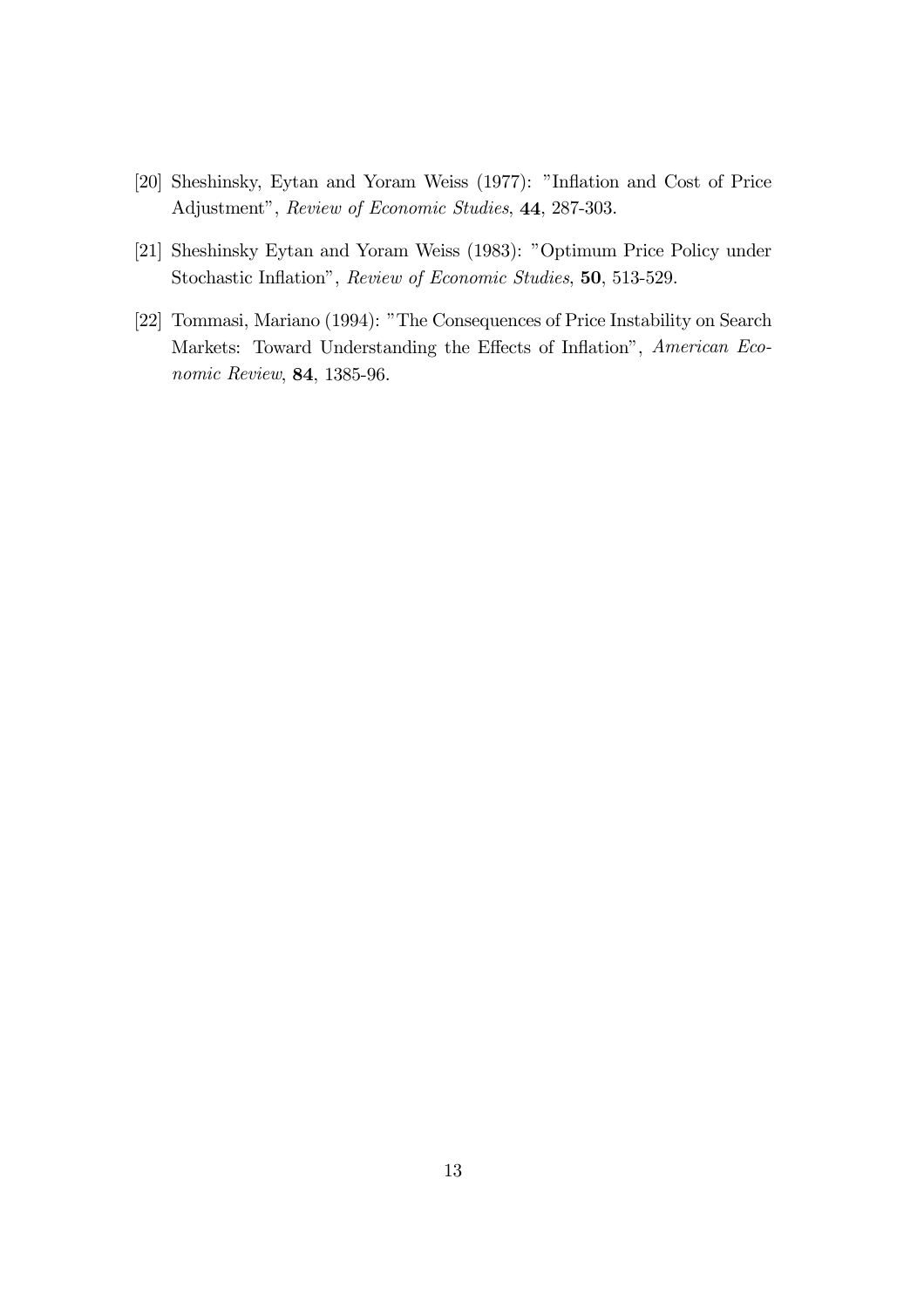|            | LSDV      | <b>SUR</b> | $IV_1$    | $IV_2$    |
|------------|-----------|------------|-----------|-----------|
| $\pi_t$    | 0.92      | 0.71       | 0.86      | 0.86      |
|            | (14.49)   | (18.74)    | (3.28)    | (4.20)    |
| $u_{t-1}$  | $-0.03\,$ | $-0.03\,$  | $-0.03$   | $-0.03$   |
|            | $(-6.61)$ | $(-14.81)$ | $(-2.03)$ | $(-1.85)$ |
| $y_t$      | $-0.39$   | $-0.29\,$  | $-0.79$   | $-0.87$   |
|            | $(-4.34)$ | $(-6.83)$  | $(-3.70)$ | $(-3.90)$ |
| $k_t$      | 0.04      | 0.04       | $0.04\,$  | 0.04      |
|            | (4.77)    | (9.21)     | (1.21)    | (1.20)    |
| Adj. $R^2$ | 0.77      | 0.76       |           |           |

Results for Different EstimationMethods

Note: Dependent variable is labor share. All variables are in logs. The tstatistics are reported in parentheses below the coefficient estimates. The data correspond to an unbalanced panel of 15 OECD countries over period 1960-99. Total number of observations are 514 for the OLS and SUR estimation.For the Instrumental Variable estimation  $(IV_1, IV_2)$  the number of observations are 478 and 488 respectively. In the instrumental variable estimation we use White's Heteroskedasticity consistent covariance matrix.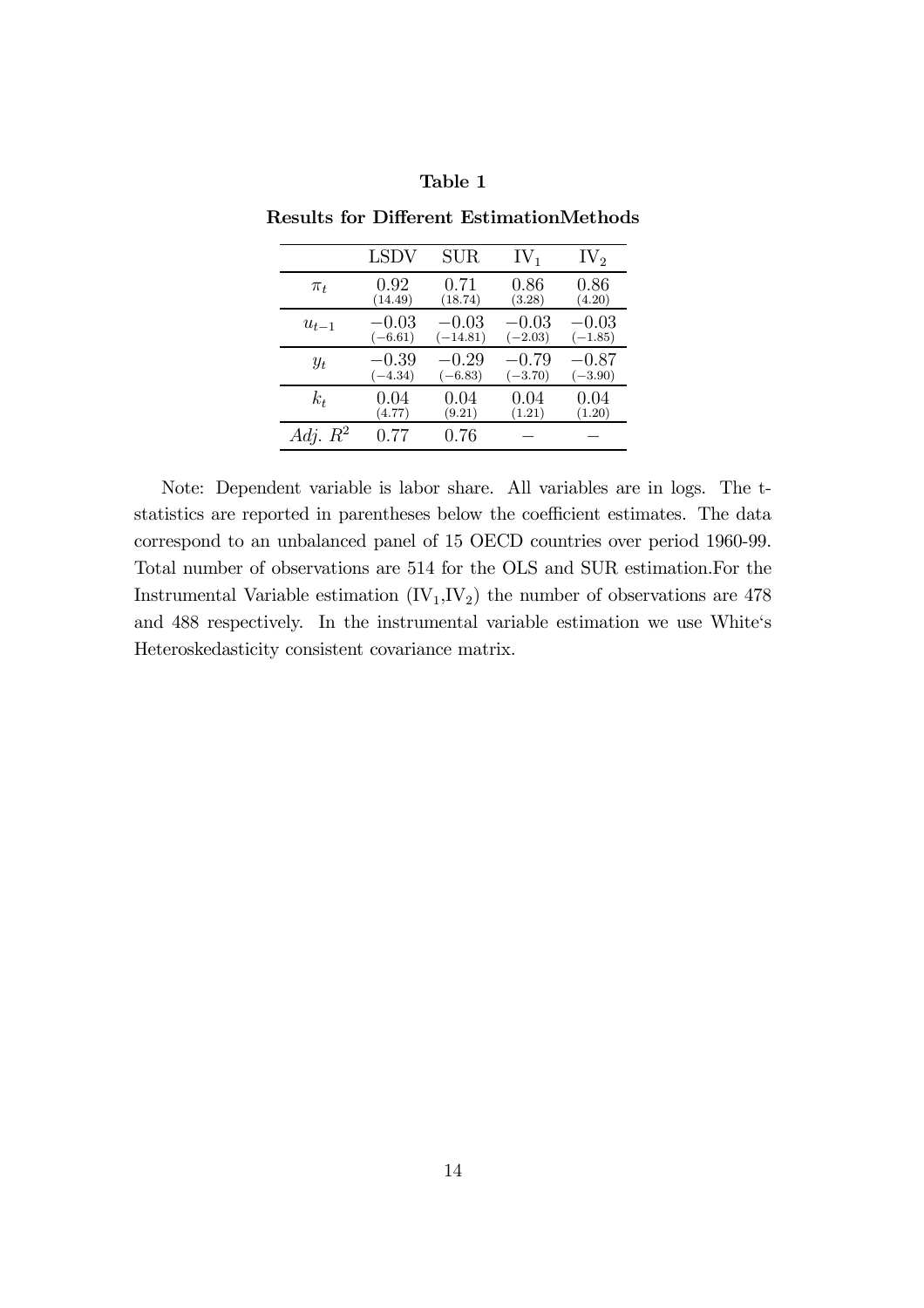#### Table 2

| $\pi_t$    | 0.71<br>(18.74)       | 0.78<br>(20.79) | 0.69<br>(18.86)      | 0.82<br>(21.61)      | 0.78<br>(20.72) |
|------------|-----------------------|-----------------|----------------------|----------------------|-----------------|
| $u_{t-1}$  | $-0.03$<br>$(-14.81)$ |                 | $-0.02$<br>$(-9.29)$ |                      |                 |
| $y_t$      | $-0.29$<br>$(-6.83)$  |                 |                      | $-0.21$<br>$(-4.56)$ |                 |
| $k_t$      | 0.04<br>(9.21)        |                 |                      |                      | 0.00<br>(0.39)  |
| Adj. $R^2$ | 0.76                  | 0.74            | 0.75                 | 0.74                 | 0.74            |

Robustness of the Inflation Coefficient for different Especifications (SUR Estimation)

Note. Dependent variable is labor share. The first column of results correspond to the baseline (i.e., the SUR estimation in Table 1). The rest of columns correspond to the alternative elimination of the rest of the explanatory variables but the inflation rate, in the estimated equation. All variables are in logs. The t-statistics are reported in parentheses below the coefficient estimates. The data correspond to an unbalanced panel of 15 OECD countries over period 1960-98. Total number of observations are 522 for the first and the third columns, 514 for the second and 521 for the fourth.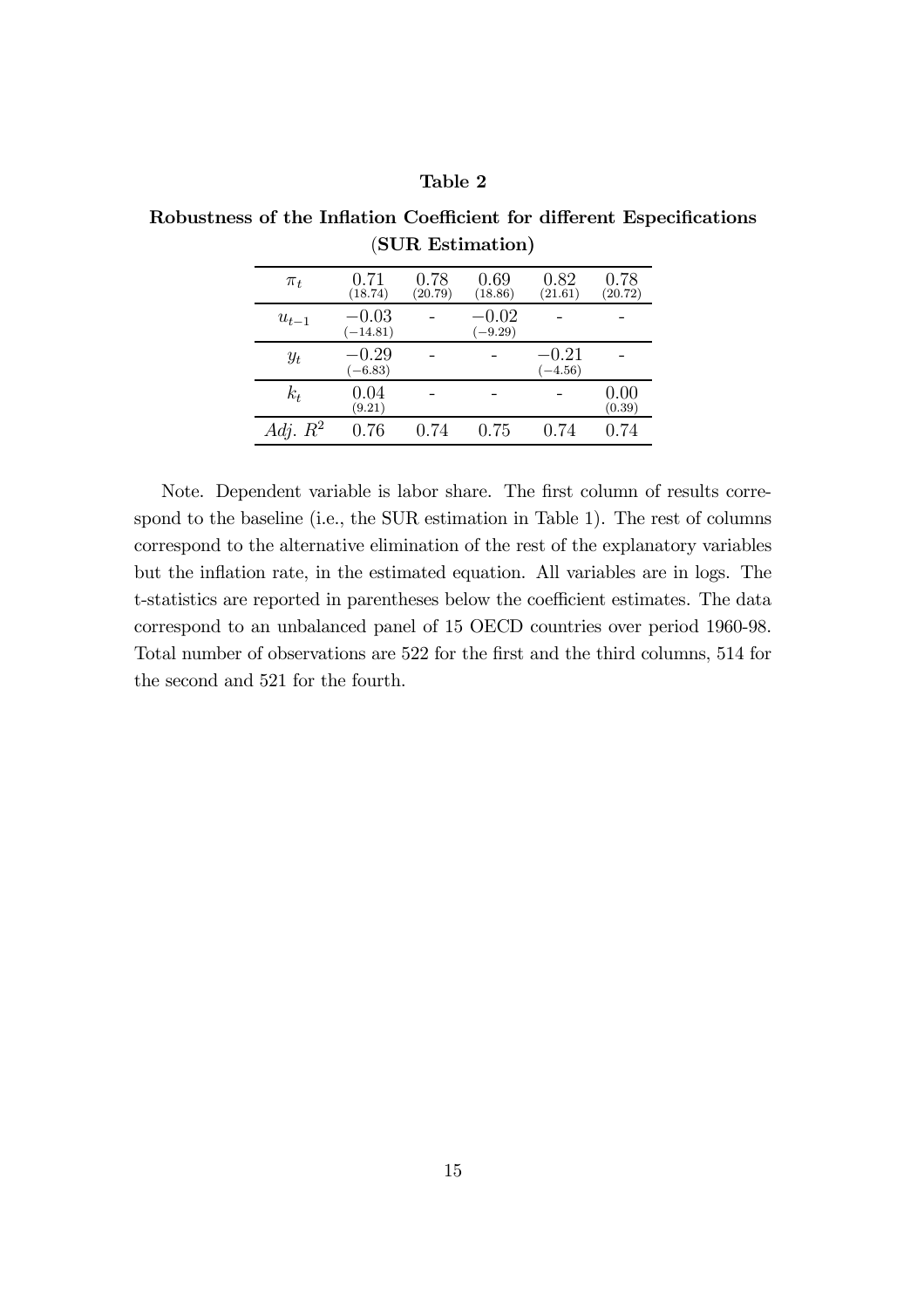### Table 3

### Country-Specific Estimations (SUR Estimation)

| Country     | Constant               | $\pi_t$              | $u_{t-1}$            | $y_t$                  | $k_t$                | Adj. $R^2$ |
|-------------|------------------------|----------------------|----------------------|------------------------|----------------------|------------|
| <b>USA</b>  | $-0.18$<br>$(-4.12)$   | 0.40<br>(9.12)       | $-0.01$<br>$(-2.75)$ | $-0.24\,$<br>$(-4.37)$ | $-0.06$<br>$(-6.78)$ | 0.74       |
| Japan       | $-1.23$<br>$(-32.76)$  | 0.47<br>(5.07)       | $-0.03$<br>$(-1.30)$ | $-0.94$<br>$(-7.78)$   | 0.15<br>(11.73)      | 0.92       |
| Germany     | $-0.87$<br>$(-12.74)$  | 1.01<br>(5.13)       | $-0.00$<br>$(-0.55)$ | 0.08<br>(0.81)         | 0.06<br>(3.83)       | 0.57       |
| France      | $-0.38$<br>$(-4.08)$   | 0.93<br>(12.78)      | 0.03<br>(2.56)       | $-0.49$<br>$(-4.63)$   | $-0.06$<br>$(-2.60)$ | 0.75       |
| UK          | $-0.16$<br>$(-3.30)$   | 0.46<br>(9.57)       | $-0.06$<br>$(-8.76)$ | $-0.23$<br>$(-3.26)$   | $-0.06$<br>$(-4.49)$ | 0.95       |
| Italy       | $-0.84\,$<br>$(-9.25)$ | 0.62<br>(4.74)       | $-0.27$<br>$(-8.23)$ | $-0.32$<br>$(-1.16)$   | 0.11<br>(3.51)       | 0.85       |
| Canada      | $-0.44$<br>$(-10.06)$  | 0.25<br>(3.68)       | $-0.04$<br>$(-4.48)$ | $-0.19$<br>$(-3.38)$   | $-0.01$<br>$(-0.81)$ | 0.63       |
| Austria     | $-0.95$<br>$(-17.50)$  | $-0.00$<br>$(-0.03)$ | $-0.06$<br>$(-4.57)$ | $-0.55$<br>$(-3.73)$   | 0.09<br>(6.26)       | 0.32       |
| Denmark     | $-0.65$<br>$(-13.90)$  | 0.03<br>(0.29)       | $-0.02$<br>$(-3.08)$ | $-0.34$<br>$(-3.38)$   | 0.02<br>(2.05)       | 0.14       |
| Finland     | $-1.02$<br>$(-6.42)$   | 0.47<br>(2.45)       | $-0.10$<br>$(-6.34)$ | $-0.18$<br>$(-1.34)$   | 0.11<br>(3.19)       | 0.59       |
| Ireland     | 0.22<br>(1.66)         | 1.35<br>(7.77)       | 0.23<br>(6.12)       | 0.14<br>(0.58)         | $-0.34$<br>$(-8.35)$ | 0.83       |
| Netherlands | $-0.05$<br>$(-0.21)$   | 0.52<br>(2.33)       | 0.01<br>(0.79)       | 0.02<br>(0.09)         | $-0.13$<br>$(-2.45)$ | 0.46       |
| New Zealand | $-0.61$<br>$(-1.80)$   | 0.61<br>(4.52)       | $-0.04$<br>$(-4.99)$ | $-0.44$<br>$(-3.49)$   | $-0.02$<br>(0.33)    | 0.84       |
| Spain       | $-1.07$<br>$(-17.37)$  | 0.70<br>(9.21)       | $-0.09$<br>$(-6.20)$ | 0.01<br>(0.13)         | 0.10<br>(4.66)       | 0.87       |
| Sweden      | $-0.56$<br>$(-9.95)$   | 0.58<br>(4.65)       | $-0.06$<br>$(-5.75)$ | $-0.14\,$<br>$(-1.09)$ | 0.01<br>(1.01)       | 0.77       |

Note. Dependent variable is labor share. All variables are in logs. The tstatistics are reported in parentheses below the coefficient estimates. Errors for differents countries are assumed to be both contemporaneously correlated and cross-section heteroskedastic.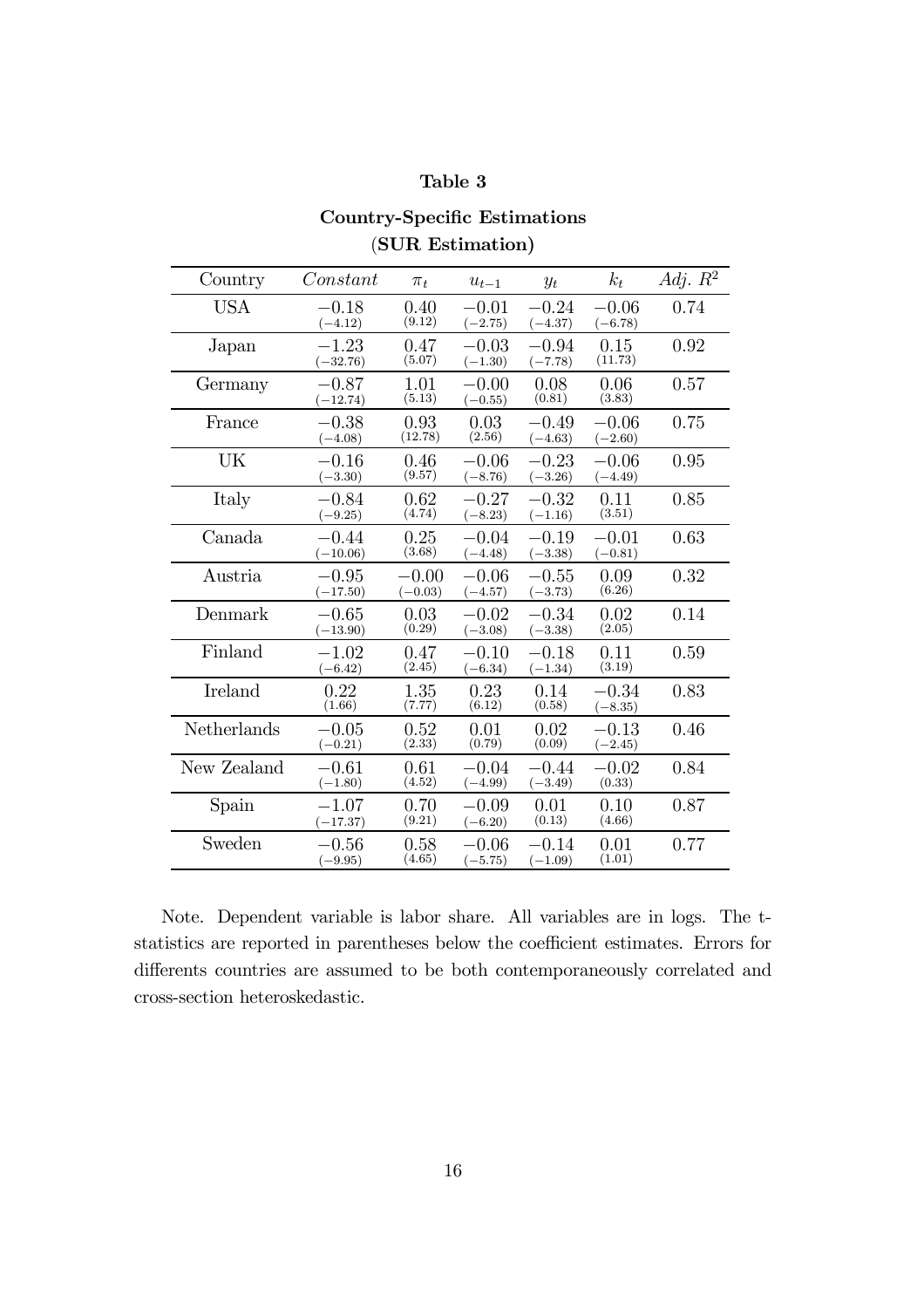

\*Solid lines correspond to the labor share. Dashed lines correspond to the inflation rate.